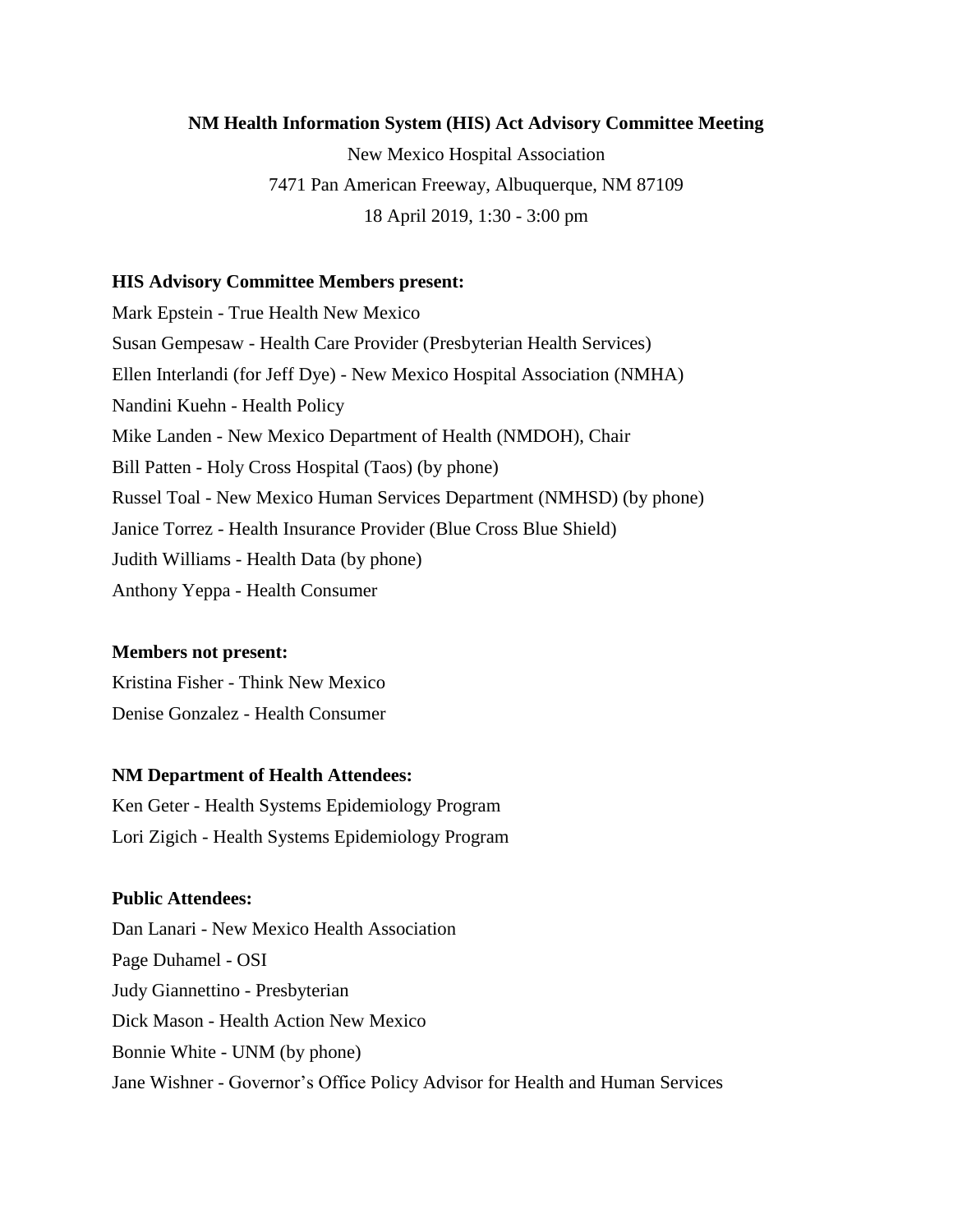## **Review Minutes from December 13, 2018 Meeting**

• Minutes approved.

## **Review Agenda**

• Agenda approved.

## **Summary of 2019 Legislative Session**

- There was a bill to set up a health care commission but it never got a hearing in appropriations and so it died. However, \$275,000 was allocated for further activity to carry out related functions.
- \$900,000 was approved for an All-Payer Claims Database (APCD).
- It was concluded that the Health Information Exchange (HIE) is not a viable location for APCD. The Committee talked about exploring existing systems that could be leveraged versus building an APCD from scratch, and with consideration to real-time information for providers so that procedures do not get duplicated and therefore, cost more dollars.
- A broad, general introduction was provided as a review to Committee members on the earlier work to establish health care utilization data (e.g., SIM grant), the HIS Act and subsequent work. It was noted that the HIS Act provides authority to DOH for an APCD and allows for rules to be written for APCD development and implementation.

# **Plans for APCD Implementation**

- Mike Landen outlined proposed plans for APCD implementation. The \$900,000 in funding is for a NM Department of Information Technology (DoIT) framework, and a possible collaboration between HSD, DOH, and the Governor's Office. DoIT's role is to determine if the project can be accomplished within budget and timeline. DoIT and the NM Department of Finance and Administration (DFA) would certify the project and release the money. Proposed steps may include: Initiation (IT regulation), Planning (proposals, hire a project manager and staff), and Implementation (RFP for the DFA contractor to create the system), and Close-out.
- Committee members inquired about other states to talk with regarding their experiences and lessons learned. Perhaps a working group through the Governor's Association can connect Committee members with other state's APCDs. Colorado, Maine, New Hampshire, Utah, and Washington models are examples, with Maine and New Hampshire serving as the top models with most maturity.
- James Harnar is a new Santa Fe resident with in experience with launching APCDs and could possibly do a presentation at a future Committee meeting.